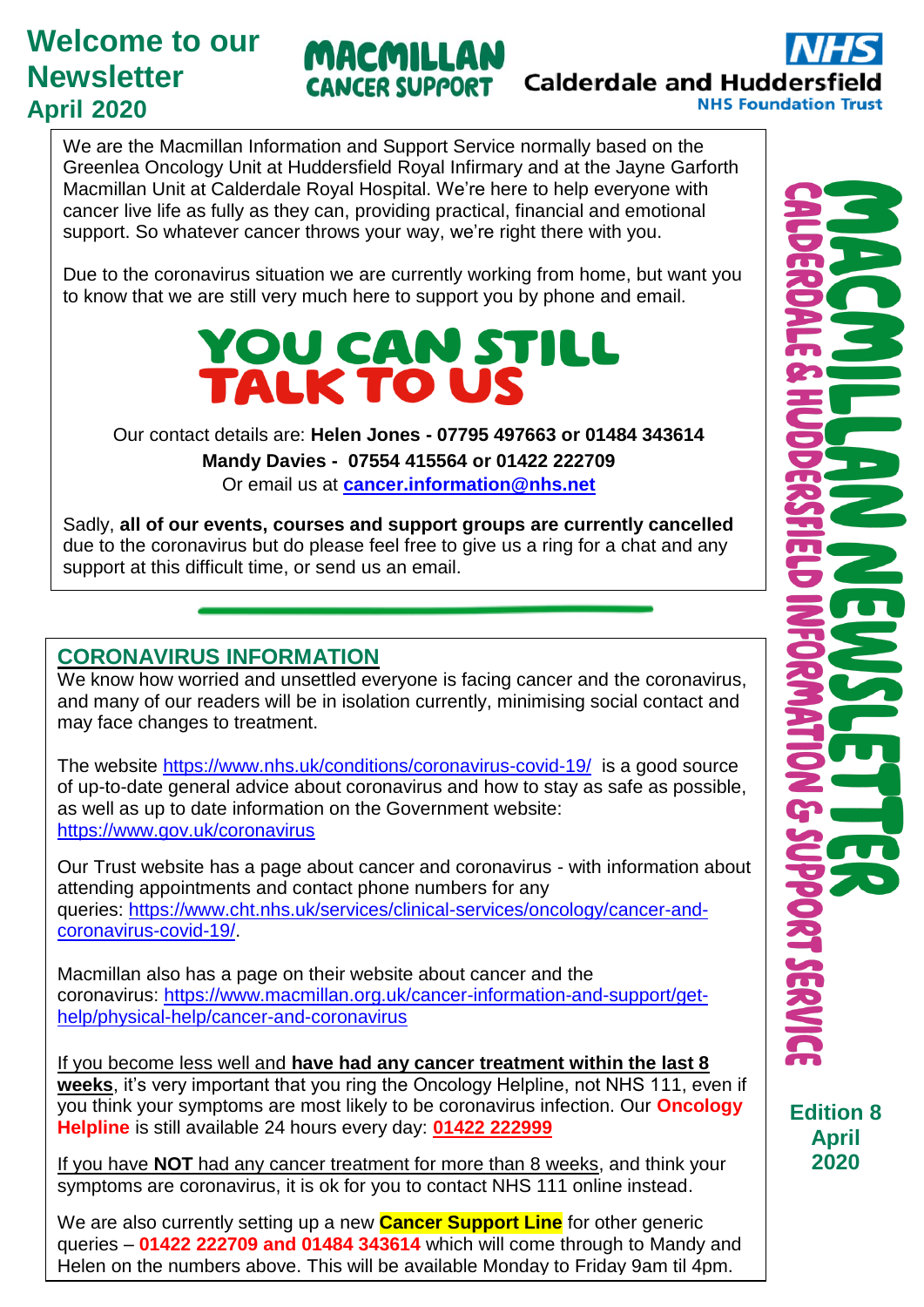**We are aware that much of the information in this newsletter has links to websites, which requires internet access. If you need help accessing any of this information – please do contact us and we will see what we can do to help.**

### **COMMUNITY SUPPORT DURING CORONAVIRUS**

If you have cancer and are in isolation, you can be classed as extremely vulnerable and request help from both the government and from our local councils who are organising community volunteer support. This might be somebody doing some shopping/getting food delivered or collecting prescriptions for you. To register yourself as needing this support:



- Register directly with the government for support and complete this online form **<https://www.gov.uk/coronavirus-extremely-vulnerable>**
- Also register with your local council: For Calderdale residents - follow this link **[https://calderdale.gov.uk/v2/coronavirus/community-support/request-support](https://calderdale.gov.uk/v2/coronavirus/community-support/request-support?fbclid=IwAR0BnAf2Ad2dUApd2fN3uObdpUVOQLaUfZH_S8CkfgQxc_ljg6s6Y3Q1vZk)**

For Kirklees residents -**[https://docs.google.com/forms/d/e/1FAIpQLSd3EQl47AbxXd7cv](https://docs.google.com/forms/d/e/1FAIpQLSd3EQl47AbxXd7cv-vcLgkabjr7yhSfPzb2ofX3110dGhRydg/viewform)[vcLgkabjr7yhSfPzb2ofX3110dGhRydg/viewform](https://docs.google.com/forms/d/e/1FAIpQLSd3EQl47AbxXd7cv-vcLgkabjr7yhSfPzb2ofX3110dGhRydg/viewform)** or phone 01484 226919

If you do not have access to the internet, please phone Mandy or Helen on 01484 343614 or 01422 222709 and we will do this registration for you.

The **Staying Well Project in Calderdale** are also offering support for vulnerable people during isolation – this may include shopping/collecting prescriptions and telephone befriending. You can contact them by phone – 01422 392767 or email [stayingwellproject@calderdale.gov.uk](mailto:stayingwellproject@calderdale.gov.uk)

#### **Support Groups**

All of our face to face support groups and those we usually advertise on our newsletter, will be cancelled for the time being, but we will let you know when they resume. There will soon be a page on our Trust website about the Macmillan Information Service, so you can also watch for support group updates and other information there.

#### **Supporting Your Wellbeing in Isolation**

#### **1. KEEP CONNECTED**

We are planning to try a **virtual coffee support group** chat on **Wednesday 15th April at 2pm, via Zoom or Microsoft Teams.** As this is all new to us, please bear with us as we get used to the technology! Please email us on [cancer.information@nhs.net](mailto:cancer.information@nhs.net) and we will send you a link to join this virtual meeting and some instructions of how to do this too. Everyone is very welcome to join us, regardless of whether you have been to one of our support groups before, so grab yourselves a coffee and come along.



A great way to connect with other patients is via **Macmillan's Online Community** which you access via the Macmillan

website: [https://community.macmillan.org.uk/?\\_ga=2.252831244.462372609.1584349399-](https://community.macmillan.org.uk/?_ga=2.252831244.462372609.1584349399-1619585442.1582284853) [1619585442.1582284853.](https://community.macmillan.org.uk/?_ga=2.252831244.462372609.1584349399-1619585442.1582284853) This is a chance to be in touch with other patients and family members, share tips, thoughts and suggestions and ask questions.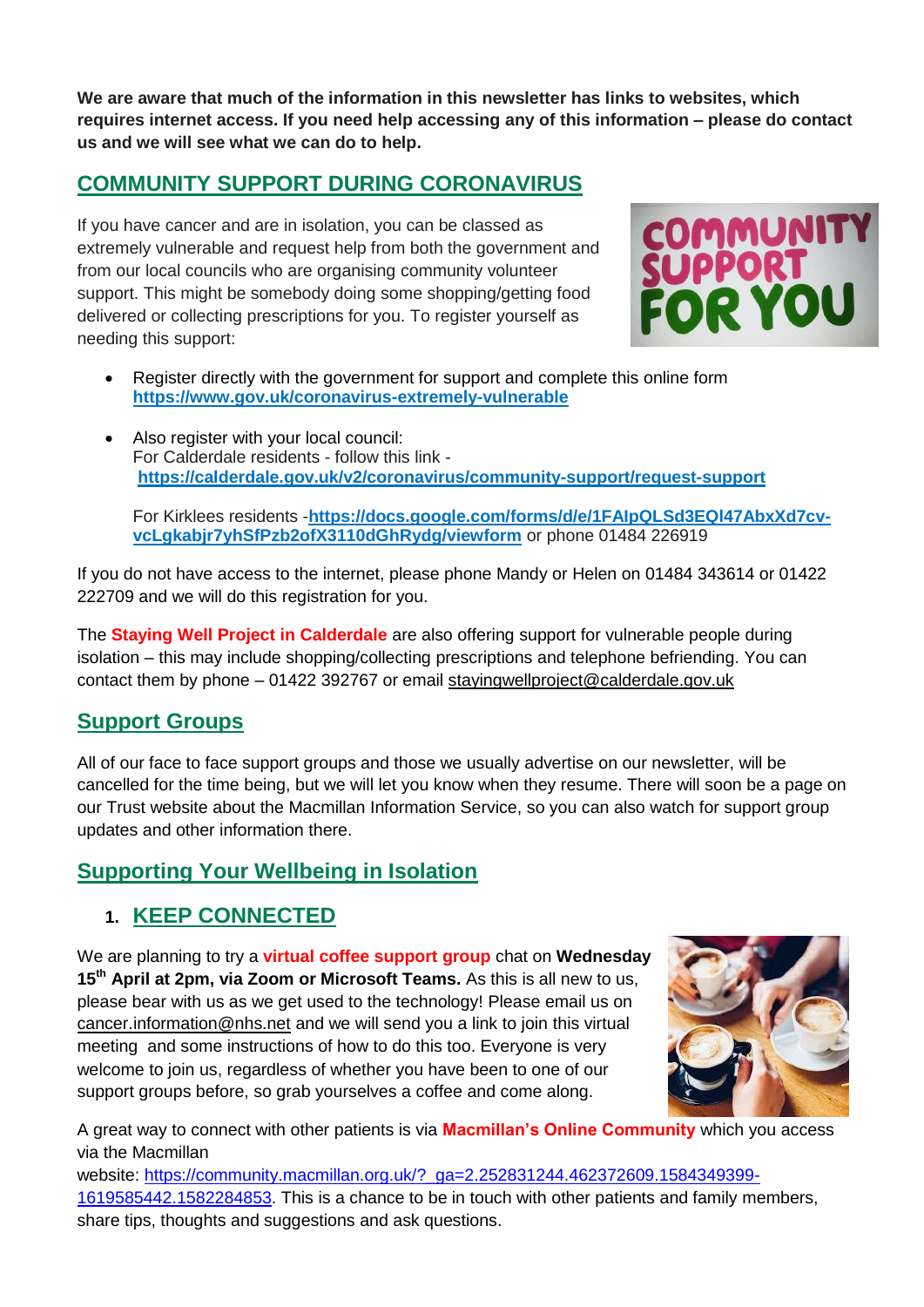Mandy and Helen are also able to talk to you via **Microsoft Teams** (or zoom) if you would prefer a chat over the internet (where you can see us) rather than just by phone. Do please get in touch if you would like us to set this up. We will look forward to seeing you!



Macmillan have also launched their free online self management course for people affected by cancer – called **iHOPE – which stands for Help Overcoming Problems Effectively**. Online courses are starting in April, May and June and take two hours per

week for six weeks. The courses include topics like managing stress, goal setting, eating well, coping with fatigue. To register and for more information, follow this [link](https://coventryhls.eu.qualtrics.com/jfe/form/SV_bIXGI1ADihkwTAN)



Another way to connect with others and sing (while our singing group is on hold) is to try Gareth Malone's online Great British Home Chorus. There is a live session every week day on You Tube, 5.30pm til 6pm. Click here to register: <https://decca.com/greatbritishhomechorus/> Here's the first rehearsal:

[https://www.youtube.com/watch?v=rFgYqP2wUQU&list=PLaLGHvdHfRMfkl2yQNMOmp4eJCHxBAI6m](https://www.youtube.com/watch?v=rFgYqP2wUQU&list=PLaLGHvdHfRMfkl2yQNMOmp4eJCHxBAI6m&index=3&t=0s) [&index=3&t=0s](https://www.youtube.com/watch?v=rFgYqP2wUQU&list=PLaLGHvdHfRMfkl2yQNMOmp4eJCHxBAI6m&index=3&t=0s)

## 2. **KEEP ACTIVE**



Physical activity remains very important for people affected by cancer. Why not go out for a walk everyday and enjoy some fresh air or try some gentle exercise in your home? The following are a few useful tips and links for you to support your physical activity:

 Both **Kirklees Wellness Service** and the **Better Living Service** in Calderdale are offering telephone advice about healthy lifestyles including physical activity, managing weight, smoking cessation, improving mental health etc. Please contact:

Kirklees Wellness Service - 01484 234095 or email [Wellness.service@kirklees.gov.uk.](mailto:Wellness.service@kirklees.gov.uk) Have a look at the link for further information: [https://www.kirklees.gov.uk/beta/health-and-well](https://www.kirklees.gov.uk/beta/health-and-well-being/wellness.aspx)[being/wellness.aspx](https://www.kirklees.gov.uk/beta/health-and-well-being/wellness.aspx)

Better Living in Calderdale – 01422 230230; email blt@**[calderdale](mailto:blt@calderdale.gov.uk)**.gov.uk or follow this link to register online<https://www.calderdale.gov.uk/v2/residents/health-and-social-care/bls>

You could also try:

- Physical Activity Resources on the Macmillan website: [https://www.macmillan.org.uk/about](https://www.macmillan.org.uk/about-us/health-professionals/programmes-and-services/physical-activity/resources.html?returnUrl=https://www.macmillan.org.uk/about-us/health-professionals/programmes-and-services/physical-activity/resources.html)[us/health-professionals/programmes-and-services/physical](https://www.macmillan.org.uk/about-us/health-professionals/programmes-and-services/physical-activity/resources.html?returnUrl=https://www.macmillan.org.uk/about-us/health-professionals/programmes-and-services/physical-activity/resources.html)[activity/resources.html?returnUrl=https://www.macmillan.org.uk/about-us/health](https://www.macmillan.org.uk/about-us/health-professionals/programmes-and-services/physical-activity/resources.html?returnUrl=https://www.macmillan.org.uk/about-us/health-professionals/programmes-and-services/physical-activity/resources.html)[professionals/programmes-and-services/physical-activity/resources.html](https://www.macmillan.org.uk/about-us/health-professionals/programmes-and-services/physical-activity/resources.html?returnUrl=https://www.macmillan.org.uk/about-us/health-professionals/programmes-and-services/physical-activity/resources.html)
- Joe Wicks PE sessions on You Tube a half hour of exercise, Monday to Friday, live at 9am (not just for children!)<https://www.youtube.com/watch?v=QPXQcCyRFt0>
- Mr Motivator and Angela Ripon are doing fitness sessions every weekday at 10am on BBC1 HealthCheck Uk Live. You can also access further sessions on You Tube: <https://www.youtube.com/watch?v=0UEarCoGLkg> and <https://www.youtube.com/watch?v=IebeE5gZIkM>